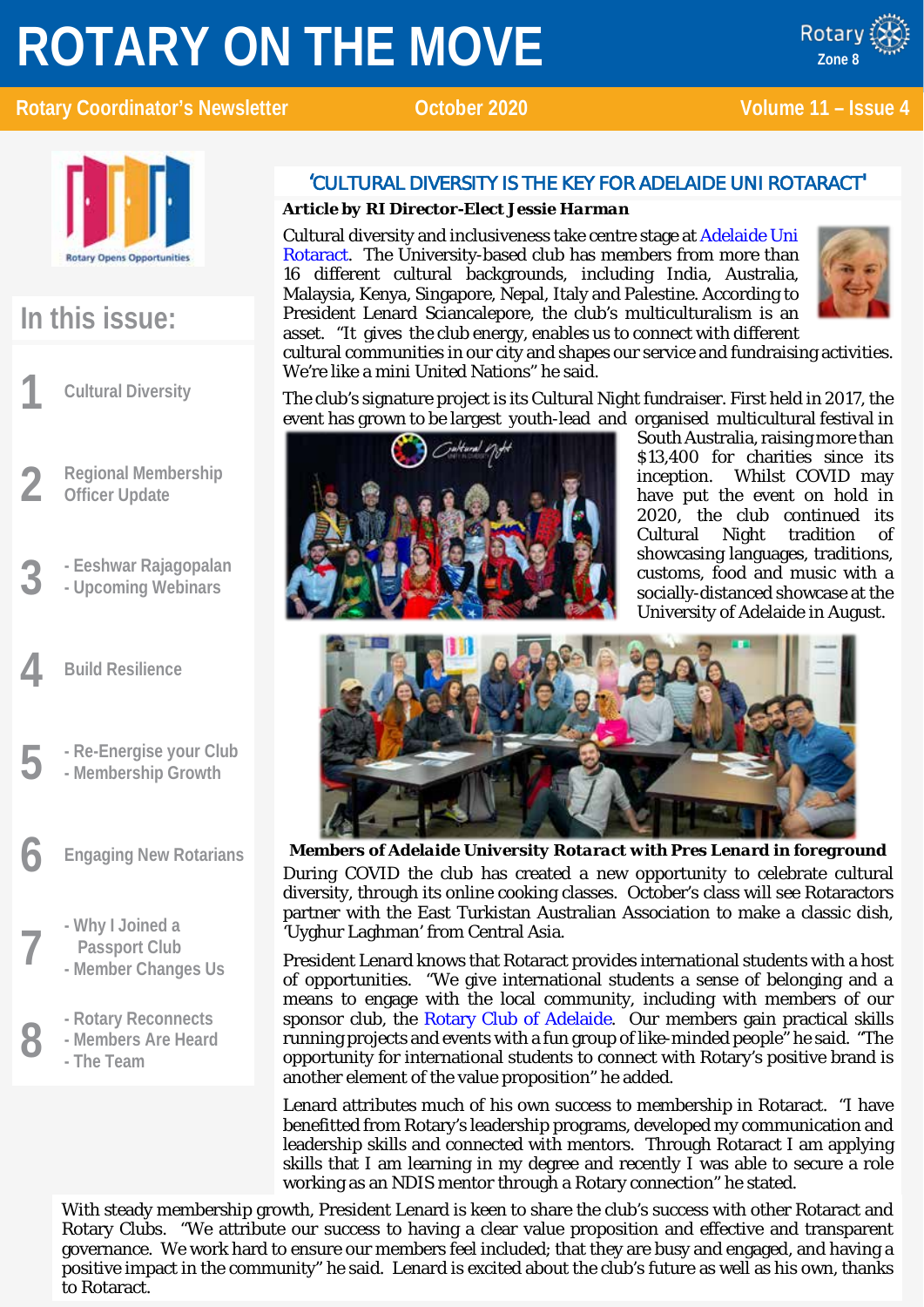### REGIONAL MEMBERSHIP UPDATE

*Article by Barbara Mifsud, Regional Membership Officer, Membership Development, South Pacific and Philippines Office[, barbara.mifsud@rotary.org,](mailto:barbara.mifsud@rotary.org)<https://www.facebook.com/barbara.mifsud.1>*

### **ONLINE CLUB MEETINGS**

The current pandemic has forced us to rethink how we connect with one another. Online and offline platforms are helping strangers form social connections, which are crucial for our health, especially in a pandemic. I[n How to Meet New People, Even at a Distance,](https://www.nytimes.com/2020/08/29/well/family/meeting-people-pandemic.html?action=click&module=Top%20Stories&pgtype=Homepage&contentCollection=AtHome&package_index=0) Dr Arthur Aron, a psychology professor at



Stony Brook University and co-creator of the popular [36 Questions that Lead to Love,](https://abcnews.go.com/Lifestyle/36-questions-create-closeness-strangers-quiz/story?id=28504585) says one way to find closeness with strangers is to "do exciting things together" and share a "feeling you have things in common." Rotary clubs can still provide service and connection to members in virtual settings. Here are just a few examples of Rotary clubs who have discovered how to serve their communities and connect with one another during the past several months:

- **[Rotary Club of Thane East](http://www.rotarythaneeast.org/)** and District Membership Chair Satish Mane from District 3142 (India) initiated the idea of making washbasins with liquid dispensers and fitting them into drums with the Rotary logo, to encourage people to wash their hands and break the chain of virus transmission. These [Mobile Washbasins](https://mumbaimirror.indiatimes.com/coronavirus/videos/coronavirus-lockdown-zero-touch-hand-wash-basin-introduced-in-thane/videoshow/75267597.cms) were made using scrap materials and at much lesser cost and have been installed at heavily crowded places like government sanitation departments, railways stations, vegetable and fish markets, bus depots, temples and gardens.
- **[Rotary Club of Chicago Lakeview](https://portal.clubrunner.ca/6116/)** has started adding "quaranthemes" to their meetings where each member competes by choosing a unique background (or even a costume or props) based on that theme. The winner gets a gift card and selects the quarantheme for the next meeting. The quarantheme for a recent meeting was board games.
- **[Rotary Club of New Albany](https://www.facebook.com/NARotary/)**, Ohio (District 6690) used a district grant to purchase a 3D printer for Form5 Prosthetics. The non-profit manufactures prosthetics for individuals with limb differences but has dedicated part of their production capacity to making face shields for first responders and medical professionals. Update: The non-profit has produced over 3000 face shields so far.

Share tips, resources, and best practices with your club leaders on running online meetings by visiting our updated Online [Club Meetings webpage.](https://my.rotary.org/en/learning-reference/learn-topic/online-club-meetings)

### **NEW! WEBINAR RECORDING** '**DESIGN AN INCLUSIVE PLAN FOR YOUR ORGANISATION'**

Rotary values diversity and celebrates the contributions of people of all backgrounds and we're committed to reflecting the communities we serve by being inclusive of all cultures, experiences and identities. Throughout 2020-21 Rotary's Membership Development department will host a webinar series to help members understand and implement diversity, equity and inclusion principles.

But where do you start? To effect real change we need to create a plan that welcomes all people, extends to all activities and has measurable results. By designing an inclusive plan for your organisation, you can ensure that current policies, programs or structures provide equal access and opportunity to those who may be unintentionally excluded or marginalised[. Watch the recording](https://vimeo.com/channels/rotarymembership/459172728) of **Design an Inclusive Plan for Your Organization**and jump start a conversation on how you can create an inclusion framework in your district and clubs!

### **SERVICE ABOVE SELF AWARD NOMINATIONS**

Do you know someone who has gone above and beyond by helping others and working to better their communities? Rotary's Service Above Self Award honours Rotarians who demonstrate their commitment to helping others by volunteering their time and talents. District governors may nominate one candidate from their districts to receive this award in the 2020-21 Rotary year by submitting an [online nomination form](https://rotary.qualtrics.com/jfe/form/SV_3QqKGOfQReFIluJ) between **1-31 October**. Not sure of how to write your nomination form? Check out [How to Write a Compelling Nomination](https://my-cms.rotary.org/en/document/how-write-compelling-nomination?embed=true) for tips and recommendations.

### **NEW! WEBINAR 'NEW STYLE ROTARY CLUBS FORUM – SESSION 1 AND SESSION 2'**

Paul Harris said we have to be revolutionary from time to time. Now is the time! One way to do this is by creating new club models and rethinking what it means to be in Rotary. Research shows a link between membership growth, new clubs and different models. We need to start clubs not only in areas where there are no Rotary clubs, but in areas where potential members are either unable or unwilling to join existing clubs. In the 'New Style Rotary Clubs Forum' webinar series you will get to engage with a range of local speakers who will share their knowledge and experience: why, how, successes and lessons learned. Be inspired, be bold and a start a new Rotary club.

[REGISTER FOR SESSION 2](https://zoom.us/meeting/register/tJYvcO6oqDwsGd1EyoteLLdNuqfV2FhzVqgA) now! Hear District Membership Chair and DGE Nick Courtney (NZ) talk about chartering the [RC of Rolleston](https://www.facebook.com/rotary.rolleston/?__tn__=%2Cd%2CP-R&eid=ARAj1ZYX9wv-m3Le2-6N7C0Ngob-nBXzeLRSF1cc03ADcNGERUTC4t6omz9jWJ_EZS6yVng-vuhc8axM) (featured in this [RISPPO Facebook post\)](https://www.facebook.com/risppo/posts/178306353801315). Learn the steps that President Rebecca Fry took to successfully charter the [RC of Social Impact Network.](https://www.facebook.com/rotarysocialimpactnetwork/)

Thursday 8 October 2020, 6–7pm AEST/ 8-9pm NZST / 3-4pm AWST / 5-6pm Brisbane / 3-4pm PHST

If you missed Session 1 it's not too late! Hear DG Andy Rajapakse (Gold Coast, Australia) talk about membership growth through new club development. Assistant Rotary Coordinator PDG Karen Purdue (NZ) shares her 'tips and trips' when developing various new generations clubs. [Watch a recording of Session 1 here](https://www.youtube.com/watch?v=tL_r0x04sD8&t=194s)

### **MEMBERSHIP STATISTICS AS AT 31 AUGUST 2020**

| <b>Comparison to 1 July</b> | <b>Worldwide</b>                                  | <b>Australia, New Zealand and Pacific Islands</b> |
|-----------------------------|---------------------------------------------------|---------------------------------------------------|
| <b>Demographics</b>         | <b>Australia, New Zealand and Pacific Islands</b> |                                                   |
| <b>Membership leads</b>     | <b>Australia, New Zealand and Pacific Islands</b> |                                                   |

**Rotary on the Move Construction Construction Construction Construction Construction Page 2**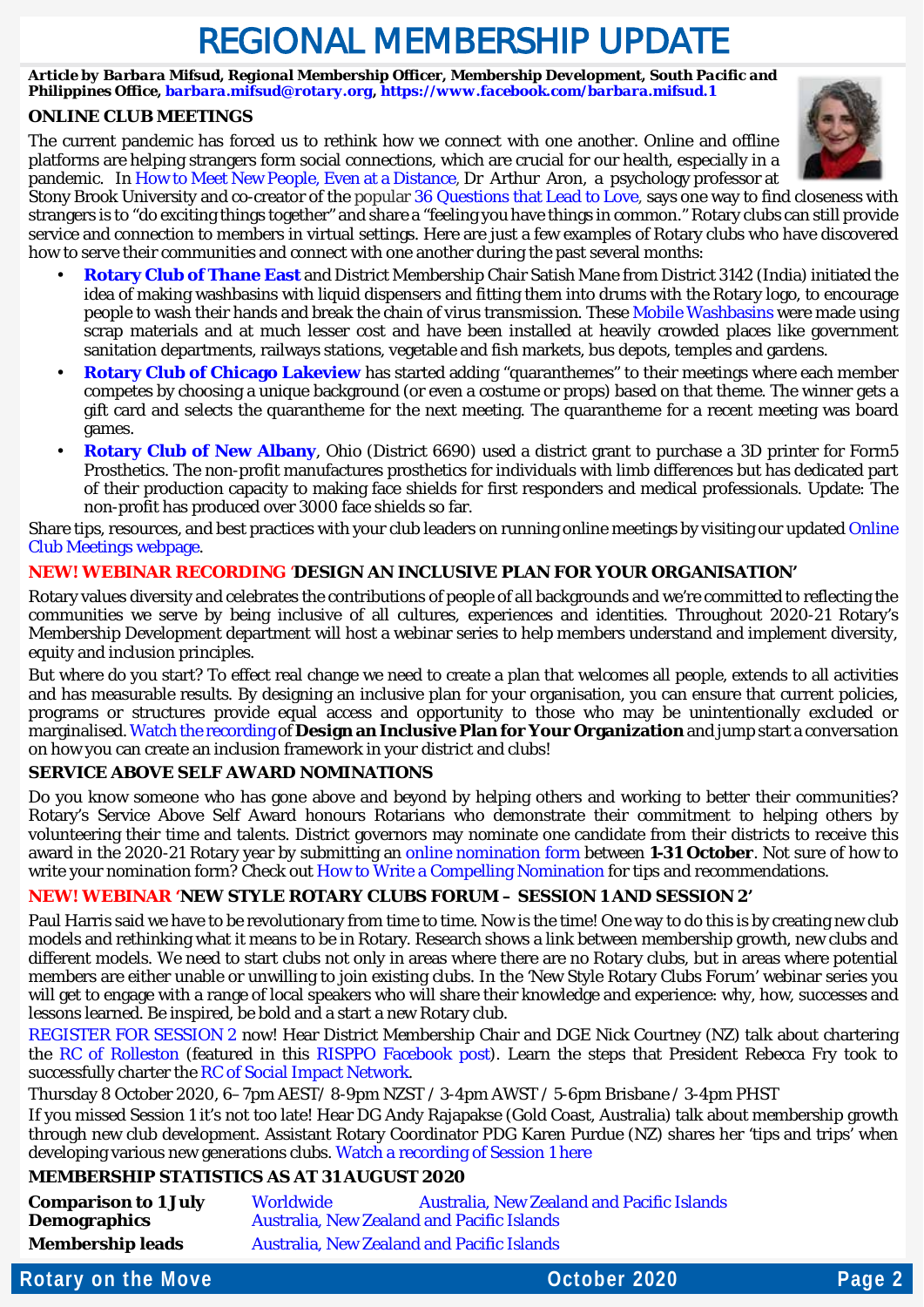### 'YOUNG ROTARIAN AND ROTARACTOR WINS INTERNATIONAL ROTARY APPOINTMENT; EESHWAR RAJAGOPALAN'

#### *Article by RI Director-Elect Jessie Harman*

Western Australian Rotaractor and Rotarian Eeshwar Rajagopalan has been appointed to the Rotary International Membership Committee for 2020-23.

Eeshwar is a member of the [Rotaract Club of South](https://www.facebook.com/SouthPerthRotaract/) Perth and the [Rotary Club of Elizabeth Quay.](https://www.rotaryeq.org/) He is currently the District Rotaract Representative for Districts [9455](https://rotarydistrict9455.org/) an[d 9465](https://rotary9465.org.au/) and Youth Director for District 9455. Professionally, Eeshwar is an engineering consultant, assisting in the development of real-time monitoring systems and operator training simulators for major hazard facilities, principally for the international oil and gas industry.

Eeshwar has been part of the Rotary family since high school. He participated in several Rotary-supported youth programs including the National Youth Science Forum (NYSF), John Curtin Leadership Academy and RYLA. He joined Rotaract in 2012 whilst at Curtin University and, since that time, has held positions of President, Vice-President and Director. He joined Rotary in 2018.

During his time with Rotaract Eeshwar has led several international service projects including the Global Dinner project which raised funds for Shelterbox and the Thousand Paper Cranes Project which raised funds for Rotary Peace Centres. The Thousand Paper Cranes Project culminated with the placement of 2,500 paper cranes at the Children's Peace Monument at the Peace Memorial Park in Hiroshima Japan, in celebration of the International Day of Peace in September 2016. According to Eeshwar, both projects highlight the benefits of

Rotaract - the opportunity to try new things in a supportive environment and meet with people from all around the world.

Eeshwar's passion for innovative service projects has continued with his membership of Rotary. He is presently involved in Elizabeth Quay's online cooking series ['Come Cook with Me'](https://www.facebook.com/REQComeCookWithMe/), featuring local Perth chefs and eateries and raising funds for local charities. Already five episodes have raised nearly \$9,000 and five more episodes are being planned.

According to Eeshwar, joint membership of Rotary and Rotaract has several benefits. "I can see the value and priorities of both organisations; I benefit from the distinctive membership experiences they offer and can access a larger community of people" he said.

With experience of both Rotaract and Rotary, Eeshwar will undoubtedly bring a valuable perspective to RI's Membership Committee as it seeks to strengthen membership in Rotary and Rotaract. He is not concerned that the 2019 Council on Legislation decision to elevate Rotaract will weaken either party. "Both Rotary and Rotaract have value to offer members. They deliver different membership experiences and individuals will continue to choose the experience which best resonates with them" he said.

### 'UPCOMING MEMBERSHIP VOICE WEBINARS'

### *Information supplied by Kero O'Shea, Membership Voice Coordinator*

To register or book a reminder for the recording, please click on the link (event name):

### [Strengthening Clubs](https://us02web.zoom.us/meeting/register/tZcqd-2urjoqHNKcs2Rl0bdW__QzeENpri_K) (Adrian Roach)

**6 October 2020**

4pm WST/ 6:30pm CEST / 7pm AEST / 9pm NZT Find out how your club can benefit from the expertise of our Zone Membership Coordinator Adrian and his team.

[Rotary of Elizabeth Quay: Innovation and Evolution](https://us02web.zoom.us/meeting/register/tZAtduqgrDIvH9cgG-bSAWZr6dyaBzZemqF0%C2%A0%C2%A0) (Nick Lim)

#### **13 October 2020**

5pm WST/ 7:30pm CEST / 8pm AEST Get in on the ground floor to learn the latest about what's working well in the evolving REQ club organisation.

### [Communications and Marketing, the Rotary of Elizabeth Quay Way](https://us02web.zoom.us/meeting/register/tZIlc-2qpz0oGd3CCBJGUHp0B4pTjS0vLUpA) (Melissa Dor)

**20 October 2020**

6pm WST/ 8:30pm CEST/ 9pm AEST

Hear first-hand how the successful REQ communications and marketing model could work for your club.





**Rotary on the Move Page 3 Page 3**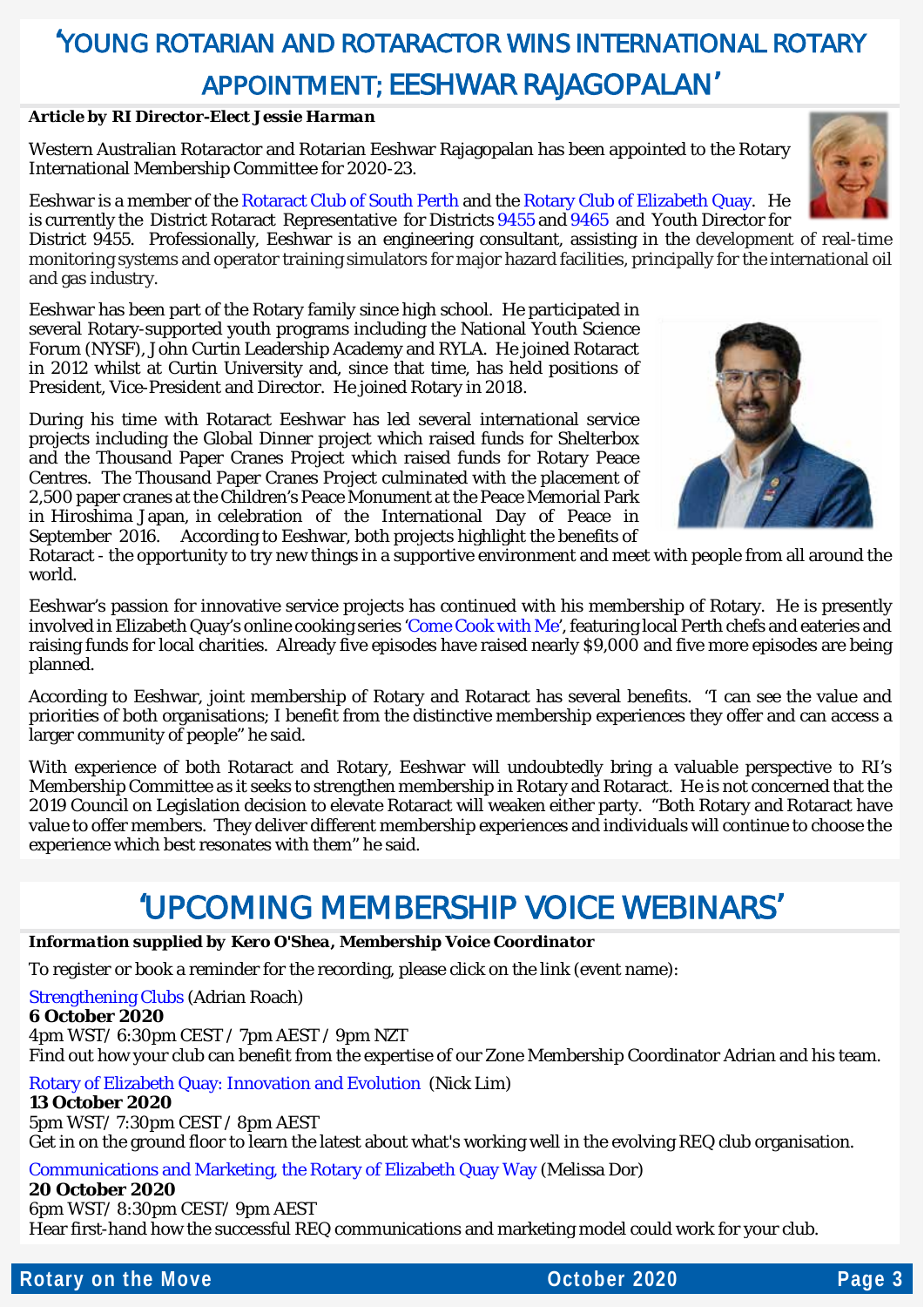### 'BOUNCE BACK AND BUILD RESILIENCE'

#### *Article by ARC PDG Brian Coffey*

We all know that whole communities are doing it 'socially' tough right now, service Clubs and community groups are part of the crisis – yet may be the solution for many. Research at the ANU indicates that Australia's economic response to the crisis has left most households in a better position than was feared.



I am sure most clubs have had plenty of ups and downs and instability that they have had to ride out since their charter –setbacks can make us stronger, in various ways, it may well be that a strong service club will be the panacea for many, coming out of COVID as we adapt to the way we operate and the services we offer, to meet that 'new normal'.

We need to stay focused and bounce back with inbuilt resilience. Now is the time to focus on more than bouncing back to get you to where you were before COVID, we need to safeguard our clubs future; develop and implement strategies that will help make you viable to your members and your community. The second wave should be the obvious warning that things are not going away overnight. A third wave and fourth wave flare ups have been predicted. There will be no 'back to normal' following COVID-19 pandemic; the idea of simply 'bouncing back' isn't feasible.

Businesses are already focussing on economic alternatives to supply, fortifying their resilience, streamlining their leadership, developing more caring and flexible working cultures and lowering their risk – this will be the norm for the better organisations.

Despite your current pain of not meeting, or at risk of becoming a '*Zoombi'* we must start strategising around a 'new normal' grasping the communication and learning opportunities that have opened up. RI President Holger Knaack urges us to *'work together to explore flexible options'* and to *'devote this time to strengthen your program'*.

Clubs cannot afford to be slow in reaching out to the members and community, talking about how things are going to change with the future, taking advantage of the opportunities, learning and technology as it arises, analysing our weaknesses and planning. Unfortunately, a look at 'My Rotary' indicates that planning is not a strength of many clubs. A club analysis and goal setting, engaging all the members, may be a good starting point.

A strong club now, may not be a strong club when things return; communities have undergone enormous behaviour change. The classic example will be handwashing and social distancing these may become the norm, as long term forced behaviour change becomes a permanent way of life.

Planning for your Clubs future will involve:

**Trust** of your members – most members are fiercely passionate and dedicated to their clubs and will go above and beyond to support the club. This is where the good relationships and benefits of membership will pay off.

**Respect of** your members - backing members is vitally important, there is no better way to crush the willingness of a volunteer than to knock them back – there are plenty of other groups who will appreciate their enthusiasm. They might do things differently – perhaps different is better. Support them knowing those decisions were made using the best evidence and the right intention at the time.

**Investing** in your members with prior skills, knowledge, contacts, and authority. If you are not there – I am sure members will step up and run the Club.

**Participation** through giving newer members the reins; by listening, and instigating their ideas and visions as part of your succession planning and training. Every club has a mix of workers, managers, and leaders – group dynamics in a volunteer melting pot – it makes our clubs interesting and different from the workplace. Develop those members through delegation and training opportunities within Rotary, at Club, District level and beyond.

Tough decisions are part of these times we are going through, it will not last forever, but do not let the important things slide. The most important asset you have in your club, or any workplace is the members, or workers.

Spend your time on things that matter the most. As one PDG once told me, do not worry about your number plate light, if the headlights are not working.

Good financial management and cost control is always vital – but now more than ever. Are venues, meals, fines and donating money to every other organisation, at your own members and club's peril, effective?

My advice is to hang in there, get some outside advice from your Assistant or Area Governors, Training Team, District Chairs, District Governor, Assistant Rotary Coordinators, Rotary Head Office. Most importantly, do not be afraid to try different things. Stay strong and do more that bounce back, lets knock the ball right out of the park.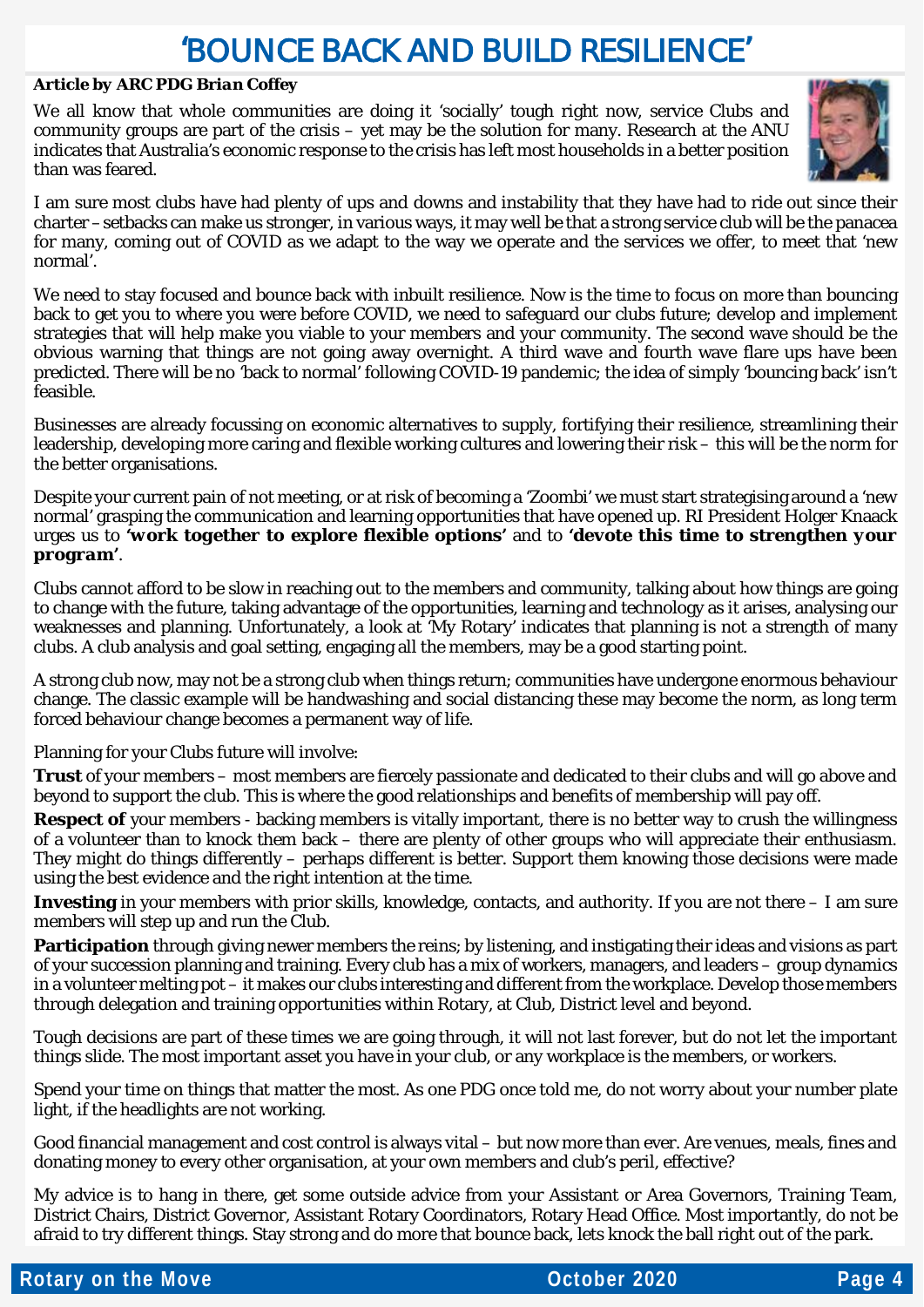### 'CLUB VISIONING MAY RE-ENFRGISE YOUR CLUB'

#### *Article three by PDG C. Ross Carlyle, [D9830.](https://rotary9830.org.au/) Articles one and two appeared in this Newsletter in the August and September 2020 editions*

We are all aware that membership retention is collectively one of the biggest challenges facing Rotary clubs. This has been a constant message over recent years. Despite all the effort and resources being thrown at it, our membership loss outstrips our growth. Club Visioning may be the catalyst your club needs.



Club Visioning is a process your club can take to meet the challenge of member engagement.

Club Visioning is a collaborative process where all club members come together to discuss the current status of the club and how they want it to be in the future. They spend time workshopping ideas and come up with an agreed plan for the future direction of their club.

It's a three-step process:

- Look at where the club is now structure, perception, reality etc.  $\mathbf{r}$
- Work collaboratively to agree on a picture of how the club wants to be, say, three years on.  $\mathbf{r}$
- Agree on plans and actions the whole club will take together to get to there within that time. l,

In the process all things may be considered and discussed - like traditions, club style, club membership target, meeting types and frequency, avenues of service the club wishes to operate in and the type of service activities it wishes to undertake, ways it may choose to fund service activities, how the club can best align with Rotary International and District strategic plans etc.

The key is this:

- ALL members have an equal voice in the process
- ALL input is welcome, respected and valued
- In the end there is an agreed plan that ALL members can 'own'.

Each club is unique and does some things in its own way. That's OK, as the plan your club chooses to build through Club Visioning should cater for the flexibility it requires.

A well-considered, agreed and documented plan goes a long way to enhancing member engagement and participation, both keys to success in any club.

Club Visioning works best when run by a trained Club Visioning Facilitator. It does require preparation and is most effective when run separately from a normal club meeting. Setting aside a few hours on a weekend tends to be the most effective way.

Get some spring back into your club by having ALL members actively engaged in driving your club forward.

### 'MEMBERSHIP GROWTH AROUND THE WORLD'

### *Article by ARC PDG Doug St Clair*

Each month we get a report about Rotary membership numbers for all Districts from around the world and this month I thought it might be worth having a closer look at this to find out where Rotary is flourishing. Now I realise that the numbers don't tell the whole story and, in some cases, can lead to incorrect conclusions. This is particularly true where new districts are formed or where existing



districts are split or merged. I also know that membership numbers aren't everything because they don't automatically translate into service for a local or broader community, however they are a priority of Rotary and we do need members to continue the great work we do in the world.

The top 10 districts for membership growth in the 2019-20 Rotary Year as found in the latest numbers, (notwithstanding my statement about merging and redistricting affecting count), were in Nigeria, Greece, Ukraine, Kenya, Bangladesh, Pakistan, Brazil, India and Taiwan.

The top 10 districts for membership growth in the current 2020-21 Rotary Year with increases ranging from 16.2% to 6.5% as found in the latest numbers based on only July and August were in India, Pakistan/Afghanistan, Philippines, South Korea and Nigeria.

As you know we don't fare so well in Oceania with only one District [\(9640\)](https://rotary9640.org/) not recording a decrease in membership across the 2019-20 Rotary Year. The better news is that on the August figures, ten Districts are ahead so hopefully more will follow as we emerge from Covid-19.

Sometimes we just write off the growth in developing countries and assume that there is nothing that they can teach us but I'm not so sure this is the case. Maybe there are some things that can be learned from the growing Districts, wherever they are in the world.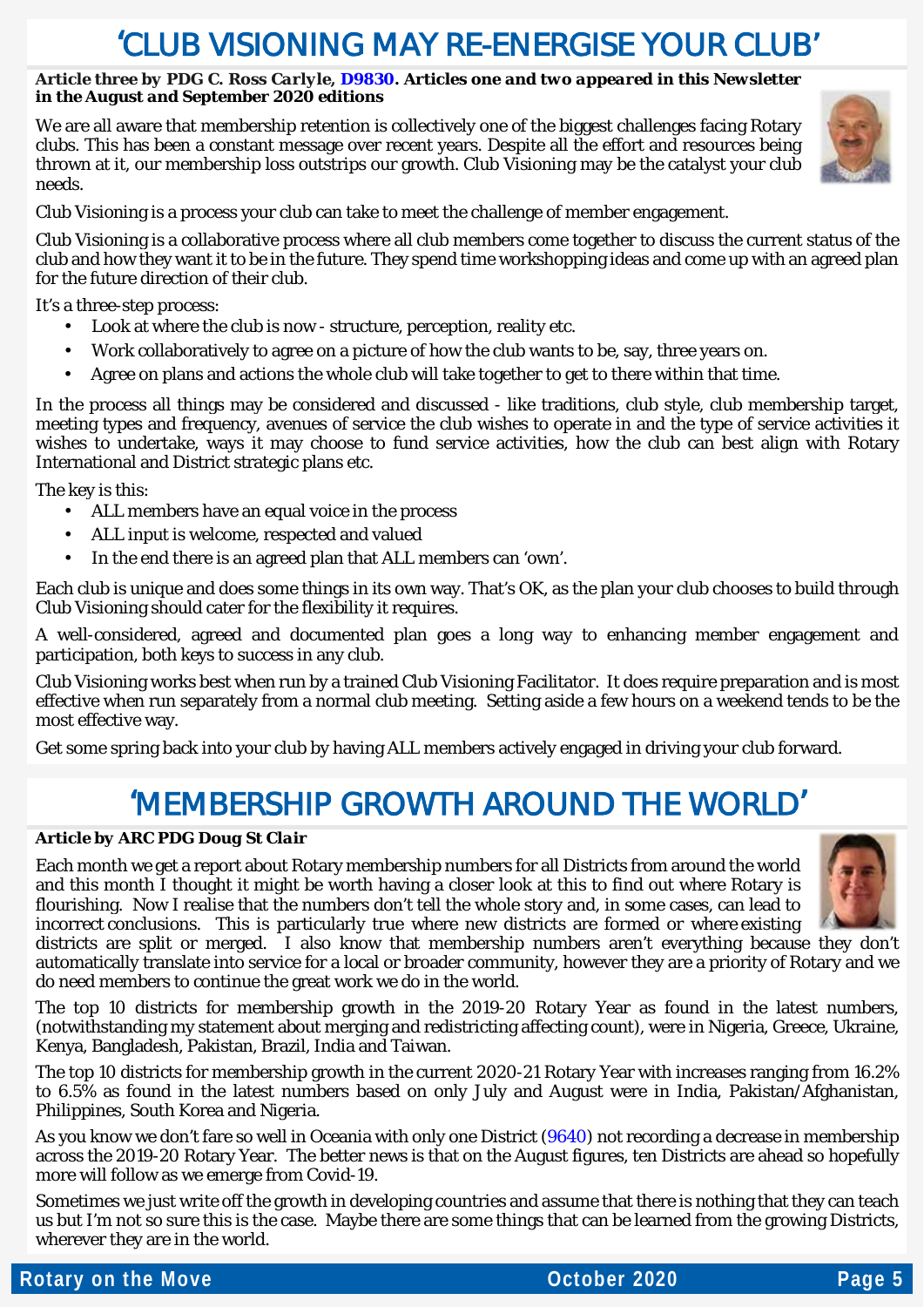### 'ENGAGING NEW ROTARIANS – SOME THOUGHTS ON HOW TO'

#### *Article by ARC PDG Ingrid Waugh*

In my working life I worked in large corporates in Human Resources and one of the areas I worked in involved developing Onboarding programmes. When my own club recently decided to relook at how we attract and engage new members, I was reminded that there are some key principles that we can all apply. The most important? Make it personal.



Like any organisation, when someone joins Rotary, we want them to feel part of our organisation, our Rotary family. Getting the right "fit" comes from shared values, and like any relationship, we want to feel that we will get something from the relationship as well as give to it.

So, some thoughts, which apply whether you are meeting online, an e-club or meeting in person ...

- Engaging a new member involves heart as well as mind how they feel about early experiences with Rotary as an organisation or Rotarians as people will influence their decision whether or not they want to get involved, and stay.
- The experience of Rotary starts before they actually make the decision to join perception and first impressions are important.
- We need to understand each other's expectations is what they signed up for what they get? Did we ask why they want to get involved and explain what we offer? Is the member experience your club is offering one you feel comfortable inviting someone else to come into?
- First impressions count when a prospective member comes to visit a meeting or participate in a project how are they welcomed? Are they invited to participate or left to their own devices?
- Be mindful of the language you use, especially to be inclusive and avoid Rotary acronyms.
- Listen to what they say a new perspective and fresh ideas can be very revealing and helpful. I know from personal experience that nothing will disengage more quickly than "*we have always done it that way".*

Whenever we join a group, whether the golf club, garden society or Rotary, we form a psychological and unwritten contract in our own head and heart. As an organisation we are more likely to keep that new member beyond the critical first two to three years if we plan how to help individuals develop that connection and then work to keep it.

And now for some practical ideas for engaging new members.

- Make sure you have a good conversation with the individual about what they are looking for, what you do, and be clear about what it means to be a member of Rotary, emphasising opportunities. Listen as well as tell.
- Design a structured orientation or onboarding programme that can be customised for the individual and will work for your club. There are many ideas in the Rotary International publication *["Introducing New Members to Rotary, An](https://my-cms.rotary.org/en/document/introducing-new-members-rotary-orientation-guide?embed=true)  [Orientation Guide"](https://my-cms.rotary.org/en/document/introducing-new-members-rotary-orientation-guide?embed=true),* like assigning a mentor or buddy, learning more about Rotary (the Why, What, Who, When and How), and supporting them to attend Rotary Leadership Institute within the first six months.
- If you like to have a formal induction, make it a special event and invite their family if they would like that. Making individuals feel special creates engagement.
- Check in on a regular basis.



AN ORIENTATION GUIDE

There are many practical things you can do to help a new Rotarian feel part of Rotary, all of which will help build that important emotional and psychological connection.

I will finish with a quote from Simon Sinek, one of my favourite speakers:

*"When people are financially invested, they want a return.*

*When people are emotionally invested, they want to contribute."*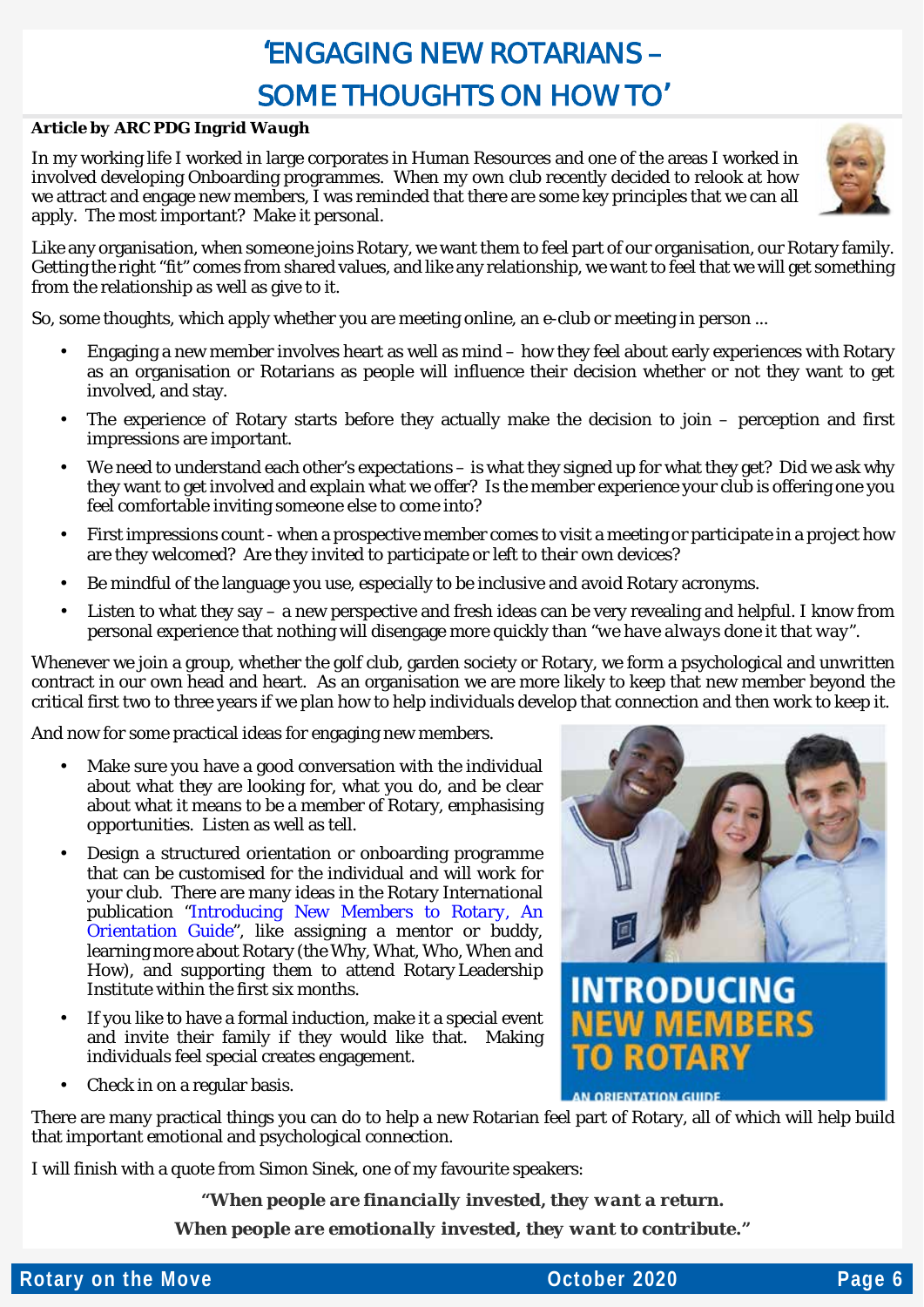## 'PEOPLE OF ACTION WITHOUT BARRIERS: WHY I JOINED A PASSPORT CLUB'

#### *Article by William (Bill) Peacock OAM*

In December 2019, I was left with no alternative than to resign from a traditional Rotary club. The next few weeks as a believer in Rotary, Service above Self, the Four Way Test and being a Rotarian of Action, I was lost. Having been involved with Rotary since 1949 when I first contracted Polio as a child and lived with the support of Rotary for all my life from that time forward, there was a void.



I knew that I wanted to remain a Rotarian and move forward. After incredibly careful consideration and discussion with Rotarian friends, I joined a Rotary passport club. My life as a Rotarian changed, it's unlike any community I have ever experienced and made me realise the value of Rotary at its absolute best. From the first day of joining [D9560 Passport Club,](https://www.facebook.com/d9560/) (QLD) I felt supported by the club president, secretary, treasurer, board of directors and all the members, because we share the strongest sense of purpose and are people of action without barriers.

If I am asked what the great benefit of a passport club is, I would say it is:

**Transparency:** information sharing, open communication, and there are no secrets. The integrity of sharing Rotary information, direction and vision is the strongest initiative of all. We bridge cultural, linguistic, diversity, generational and geographic barriers as we share and commit our time and energy with flexibility.

**Flexibility:** This style of club allows so many different options for getting involved and letting Rotary fit into a terribly busy life schedule. Many volunteers have little time and don't like meetings, so a passport club suits.

**Engagement:** Passport club members can engage in meetings that focus on service while socialising. I have had the great experience of attending a few other Rotary clubs as a guest and the warmth, acceptance and sharing was exceptional. As a fundraiser for the Rotary Foundation, through World's Greatest Meal, the generosity was in the true spirit of Service above Self. The discovery of a variety of service opportunities in a broad range of Rotary clubs allows for partnerships creating greater impact.

A passport club is not just about attending meetings but serving a broader range of community service. A passport club member no longer feels trapped in the restraints of meetings, time and energy but can grow as a Rotarian and perpetuate high ethical standards in one's business, one's profession, and in one's personal life.

*[Bill Peacock](http://www.wbpeacock.com/) OAM is a member of D9560 passport club, a member of the [Polio Survivors Action Group,](https://rotarypoliosurvivors.org/) has a PHF+4, is the [World's Greatest Meal](https://wgmeal.com/) Australian and Oceanic Coordinator and is a disability consultant/advocate.*

*'Membership in [D9560 Passport Rotary](https://www.facebook.com/d9560/) provides you with a "passport" to visit and work with any other Rotary club in your district or the world, and to take part in activities, programs and projects that interest and engage you'*

*For more general information about passport clubs, check out the Rotary International [Guide to Passport Clubs](https://my-cms.rotary.org/en/document/guide-passport-clubs?embed=true)*

### 'FVERY NEW MEMBER CHANGES US A LITTLE BIT'

*Excerpts from an article by DG Merewyn Wright, District 9550 DG Newsletter, August 2020 edition*

In his [Theme address at the International Assembly,](https://mcusercontent.com/49fe596f79107d147e43ba4ab/files/b783c8ca-a63a-4e92-b6d2-6a1f3ce21afc/ia20_speech_knaack_en_1_.pdf) Rotary International President Holger Knaack 'hit the nail on the head' with his many comments about membership, this being just one:



### *"Every new member changes us a little bit. That person brings a new perspective, new experiences. We need to embrace this constant renewal. We will grow stronger as we learn from new members and take their experience and knowledge."*

### **SHARE YOUR CLUB OR DISTRICT SERVICE PROJECT AND MEMBERSHIP BEST PRACTICES.**

We would like to hear from Clubs or Districts telling us what they have done. Please include a summary, contact details, a couple of captioned photos, and email to **[Issa Shalhoub](mailto:drissa@bigpond.com)**, this Newsletter's editor*.*

We also would like readers to share their experiences and stories on Best Practices in their Clubs and what has worked for their Clubs in gaining new members and also what has helped in keeping members.